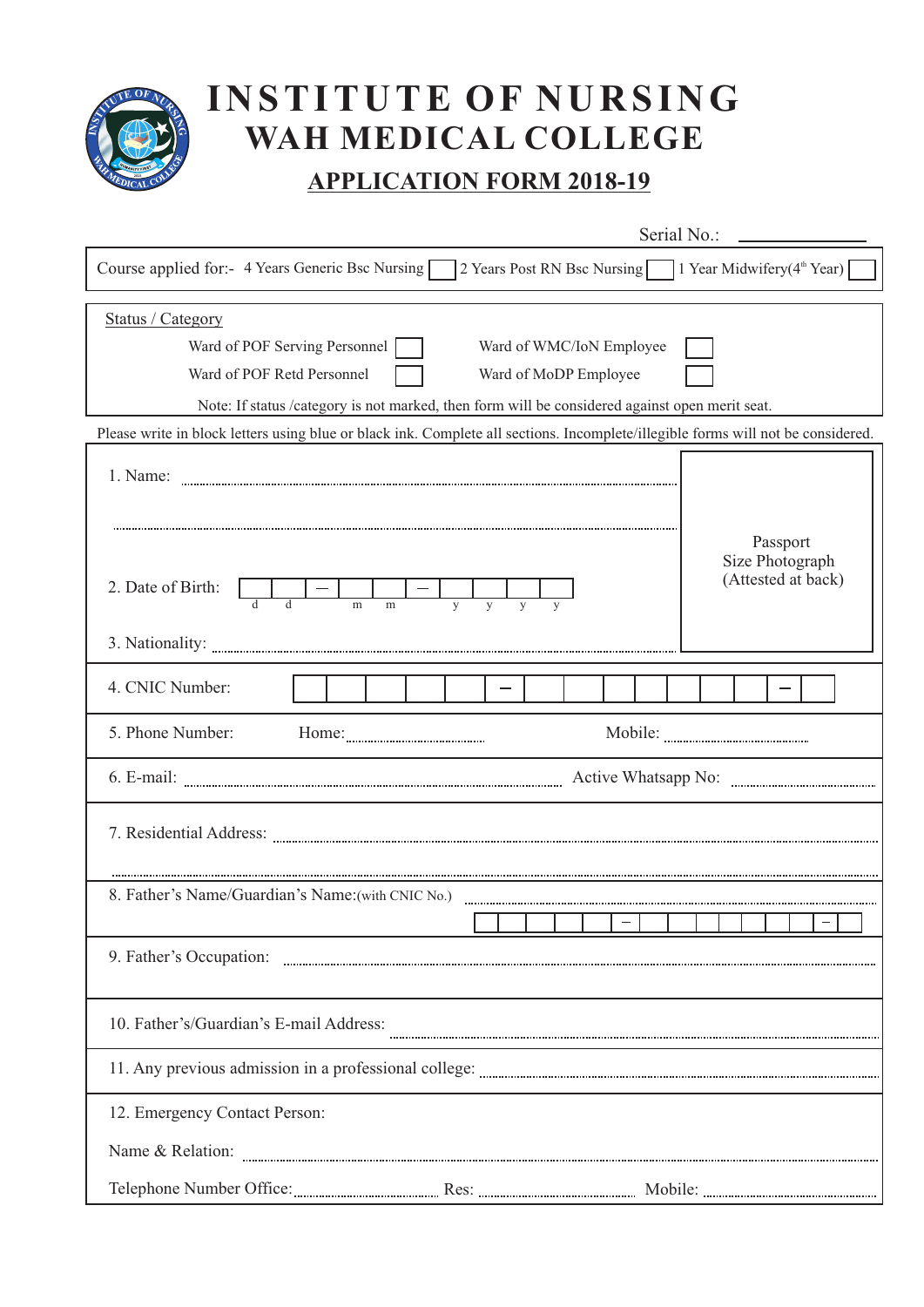| 13.                                  | <b>ACADEMIC RECORD</b>           |                                                                                                                                            |                                                                                                                                                                                                                                                                                                                                                                                                                                                                                                                                                                                                                                                                                                  |                |                   |       |                                    |
|--------------------------------------|----------------------------------|--------------------------------------------------------------------------------------------------------------------------------------------|--------------------------------------------------------------------------------------------------------------------------------------------------------------------------------------------------------------------------------------------------------------------------------------------------------------------------------------------------------------------------------------------------------------------------------------------------------------------------------------------------------------------------------------------------------------------------------------------------------------------------------------------------------------------------------------------------|----------------|-------------------|-------|------------------------------------|
| Examination                          |                                  | Year of<br>Passing                                                                                                                         | Name of the Board /<br>Institution                                                                                                                                                                                                                                                                                                                                                                                                                                                                                                                                                                                                                                                               | Total<br>Marks | Marks<br>Obtained | Grade | Percentage<br>of Marks<br>Obtained |
| Matric / O-Levels                    |                                  |                                                                                                                                            |                                                                                                                                                                                                                                                                                                                                                                                                                                                                                                                                                                                                                                                                                                  |                |                   |       |                                    |
| F.Sc /A-Levels                       |                                  |                                                                                                                                            |                                                                                                                                                                                                                                                                                                                                                                                                                                                                                                                                                                                                                                                                                                  |                |                   |       |                                    |
|                                      | Year I                           |                                                                                                                                            |                                                                                                                                                                                                                                                                                                                                                                                                                                                                                                                                                                                                                                                                                                  |                |                   |       |                                    |
| Diploma in<br><b>General Nursing</b> | Year II                          |                                                                                                                                            |                                                                                                                                                                                                                                                                                                                                                                                                                                                                                                                                                                                                                                                                                                  |                |                   |       |                                    |
|                                      | Year III                         |                                                                                                                                            |                                                                                                                                                                                                                                                                                                                                                                                                                                                                                                                                                                                                                                                                                                  |                |                   |       |                                    |
| Midwifery                            |                                  |                                                                                                                                            |                                                                                                                                                                                                                                                                                                                                                                                                                                                                                                                                                                                                                                                                                                  |                |                   |       |                                    |
| Speciality<br>(Please Specify)       |                                  |                                                                                                                                            |                                                                                                                                                                                                                                                                                                                                                                                                                                                                                                                                                                                                                                                                                                  |                |                   |       |                                    |
| Any other<br>Qualification           |                                  |                                                                                                                                            |                                                                                                                                                                                                                                                                                                                                                                                                                                                                                                                                                                                                                                                                                                  |                |                   |       |                                    |
| 14.                                  |                                  |                                                                                                                                            | Do you require hostel accommodation (Subject to availability):                                                                                                                                                                                                                                                                                                                                                                                                                                                                                                                                                                                                                                   |                |                   |       |                                    |
| 15.                                  |                                  |                                                                                                                                            | <b>DECLARATION</b>                                                                                                                                                                                                                                                                                                                                                                                                                                                                                                                                                                                                                                                                               |                |                   |       |                                    |
| University or Institute.             | Applicant's Signature            |                                                                                                                                            | resources to support my studies at the Institute. I fully understand that all fees, once paid are not refundable<br>under any circumstances, I will not object any additional charges levied in the future by the Government,<br>Signature of Parent/Guardian<br>Complete application should be submitted along with a processing fee of Rs. 1000/- in the form of cash/pay order.                                                                                                                                                                                                                                                                                                               |                |                   | Date  |                                    |
| 16.                                  |                                  |                                                                                                                                            | <b>CHECKLIST</b>                                                                                                                                                                                                                                                                                                                                                                                                                                                                                                                                                                                                                                                                                 |                |                   |       |                                    |
|                                      | $\blacksquare$ Application form. | Attested two Passport size photographs.<br>Admission Processing Fee Rs. 1000/-.<br>(For Post RN BSc Nursing)<br>Attested copy of Domicile. | Attested photocopy of Matriculation or equivalent qualification with IBCC equivalence Certificate.<br>Attested photocopy of FSc. or equivalent qualification with IBCC equivalence certificate.<br>Attested copy of 3 years diploma in Nursing/DMCs of each year (For Post RN BSc Nursing)<br>Attested copy of one year diploma in Midwifery/Spiciality (For Post RN BSc Nursing)<br>Attested copy of experience certificate of at least two years in any nationally recognized hospital.<br>Attested copy of CNIC of self & father / Guardian.(Provide B Form if candidates' NIC has not yet made.)<br>• No objection certificate (NOC) for government employees only (For Post RN BSc Nursing) |                |                   |       |                                    |
|                                      |                                  |                                                                                                                                            | <b>FOR OFFICE USE ONLY</b>                                                                                                                                                                                                                                                                                                                                                                                                                                                                                                                                                                                                                                                                       |                |                   |       |                                    |
| Application received by              |                                  |                                                                                                                                            |                                                                                                                                                                                                                                                                                                                                                                                                                                                                                                                                                                                                                                                                                                  |                |                   |       |                                    |
| Application receiving date           |                                  |                                                                                                                                            |                                                                                                                                                                                                                                                                                                                                                                                                                                                                                                                                                                                                                                                                                                  |                |                   |       |                                    |
| Entry test admit card number         |                                  |                                                                                                                                            |                                                                                                                                                                                                                                                                                                                                                                                                                                                                                                                                                                                                                                                                                                  |                |                   |       |                                    |
| Admission process fee received by    |                                  |                                                                                                                                            |                                                                                                                                                                                                                                                                                                                                                                                                                                                                                                                                                                                                                                                                                                  |                |                   |       |                                    |